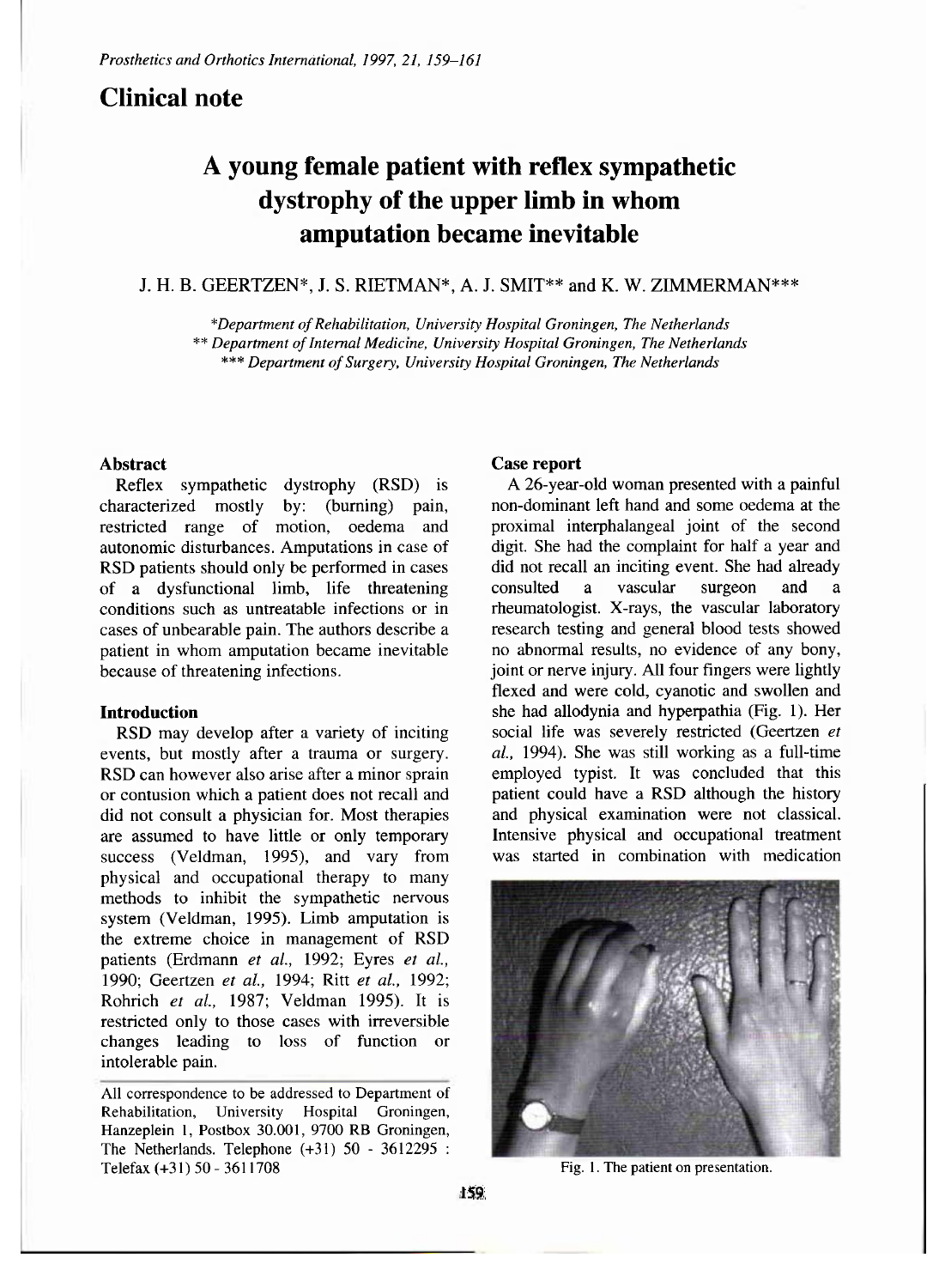(analgesics, oxygen free radical scavengers and oral vasodilators). In two weeks the clinical symptoms deteriorated and the patient had so much pain that treatment was intensified. A psychologist was consulted and could not find any explanation or suggestion for treatment.

The clinical course was undulating and half a year later she was referred to a pain clinic. For more than two years she was treated with physical treatment, stellate blocks, morphine, oral vasodilators and a surgical thoracic sympathectomy. Success was temporary and she was re-admitted with severe pain, allodynia, hyperpathia, hyperhidrosis and changed nailgrowth. The hand was clenched, swollen and could not be opened. The hand and wrist were dysfunctional (Fig. 2), and she developed cellulitis and several ulcera leading to lymphangitis and enlarged lymphatic nodes. Consultation with a rheumatologist, vascular surgeon, trauma surgeon and a specialist in rehabilitation medicine led to the decision about amputation, which was performed 10cm proximal to the wrist. Post-operatively the wound healed "per primam". The pathologist reported a dystrophic hand with microscopical minimal aspecific alterations such as atrophic muscles and perivascular infiltrations. At first she had stump pain, but one year later she only has phantom sensations when not wearing her myoelectric prosthesis. She gets an 80% disability payment.

### **Discussion**

RSD is a very complex disease and differentiation of a normal recovery after a trauma may be very difficult. The



Fig. 2. The patient prior to amputation.

differential diagnosis is often not easy; one should consider compartment syndrome, phlebothrombosis, infection, inflammatory conditions, rheumatologic disorders, neurologic diseases, arterial insufficiency or psychologic disorders such as automutilation or a dis(non)use of the limb.

In the case reported here all classical clinical signs of RSD became present. The patient had asked more than once for an amputation. At that time she was strongly advised against amputation. After three and a half years, with several episodes of clinical deterioration a syndrome almost similar to that of the clenched fist syndrome developed (Swift *et al.,* 1995).

Although the authors realized the possibility of the recurrence of RSD in the stump, amputation had to be performed because of the threatening infections. RSD is reported to recur after amputation in most cases (Dielissen *et al.,*  1995), although one author did not support this opinion (Stam *et al.,* 1994). Dielissen also reported that most patients were, because of this recurrence of RSD, unable to wear a prosthesis. Phantom pain was reported in 71% of the cases and phantom sensations in 85% of the cases. It was conculded that in RSD patients amputation should not be performed because of pain. Szeinberg-Arazi (1993) reported that patients with a post-RSD amputation require psychological support. In this case the patient declined support and for the time being, she is doing surprisingly well.

The main reason for amputation in this case report was increasing, ascending and poorly treatable infections and the disfunctional hand; in the patients' view it was the unbearable pain.

### REFERENCES

DIELISSEN PW, CLAASSEN ATPM, VELDMAN PHJM, GORIS RJA, (1995). Amputation for reflex sympathetic dystrophy. J Bone Joint Surg 77B, 270- 273.

ERDMANN MWH, WYNN-JONES CH, (1992). "Familial" reflex sympathetic dystrophy syndrome and amputation. *Injury* 23 , 136-138.

- EYRES KS, TALBOT IC, HARDING ML, (1990). Amputation for reflex sympathetic dystrophy. *Br J Clin Pract* 44, 654-656,
- GEERTZEN JHB, EISMA WH, (1994). Amputation and reflex sympathetic dystrophy. *Prosthet Orthot Int* 18,